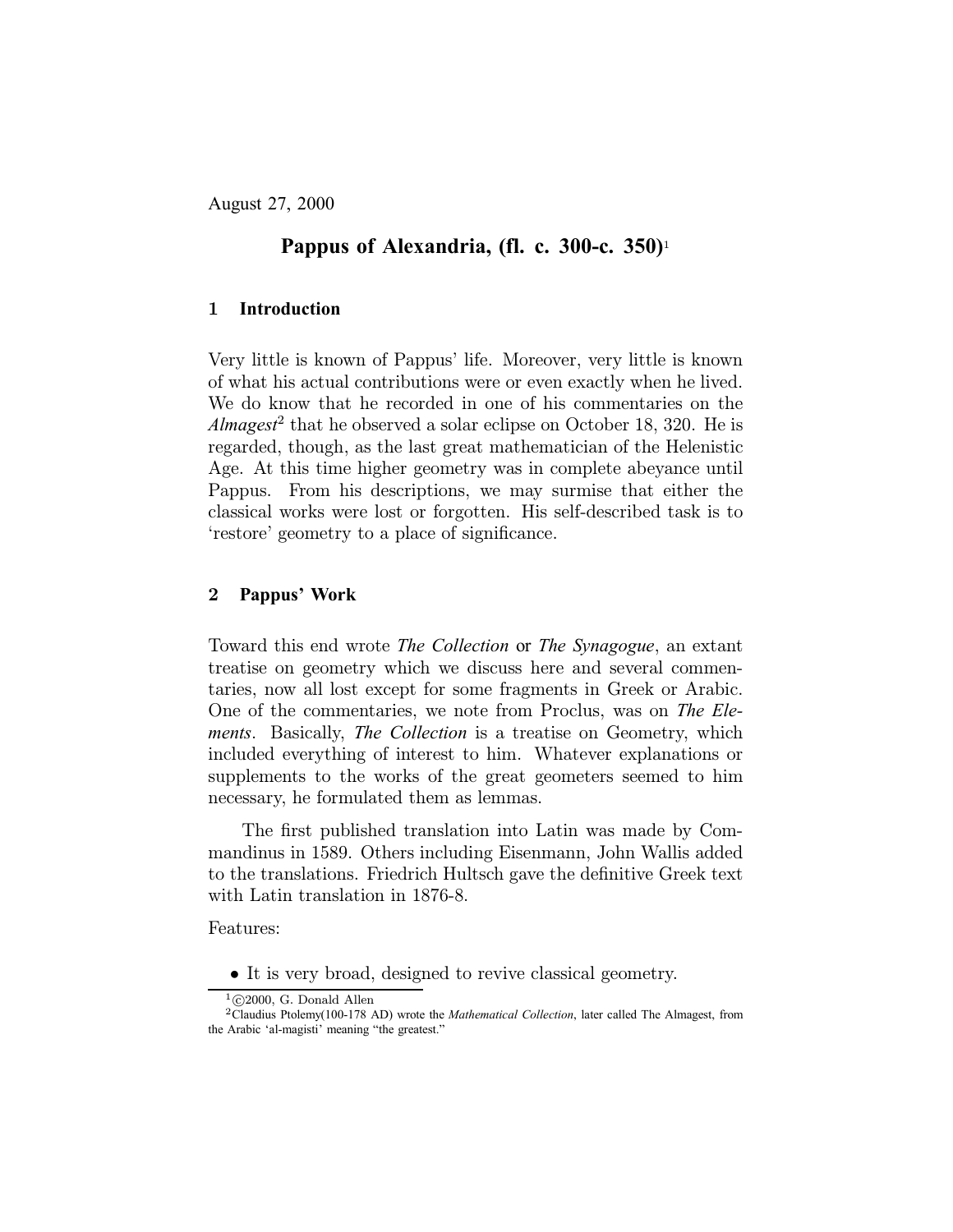- It is a guide or handbook to be read *with* the **Elements** and other original works.
- Alternative methods of proof are often given.
- The work shows a thorough grasp of all the subjects treated, independence of judgment, mastery of technique; the style is terse but clear. Pappus is an accomplished and versatile mathematician.
- The range of names of predecessors is immense. In some cases, our only knowledge of some mathematicians is due to his citation. Among many others he mentions Aristaeus the elder, Carpus of Antioch, Conon of Samos, Demetrius of Alexandria, Geminus, Menelaus, and of course the masters.

### **Summary of Contents:**

- Book I and first 13 (of 26) propositions of Book II. Book II was concerned with very large numbers  $-$  powers of myriads (i.e. 10,000).
- Book III begins with a summary of finding two mean proportionals  $(a : x = x : y = a : y)$  between two straight lines. In so doing, he gives the solutions of Eratosthenes, Nicomedes, and Heron. He adds solutions of his own that resembles closely that of Eutocius of Sporus. He also defines *plane* problems, *solid* problems, and *linear* problems, of which the two mean proportionals problem is of the latter type. Pappus
	- { Distinguishes (1) *plane* problems, solvable with straight edge and compass
	- { Distinguishes (2) *solid* problems, requiring the conics for solution, e.g. solving certain cubics.
	- { Distinguishes (3) *linear* problems, problems invoking spirals, quadratrices, and other higher curves
	- { Gives a constructive theory of means. That is, given any two of the numbers  $a, b, c$  and the type of mean (arithmetic, geometric, or harmonic), he constructs the third.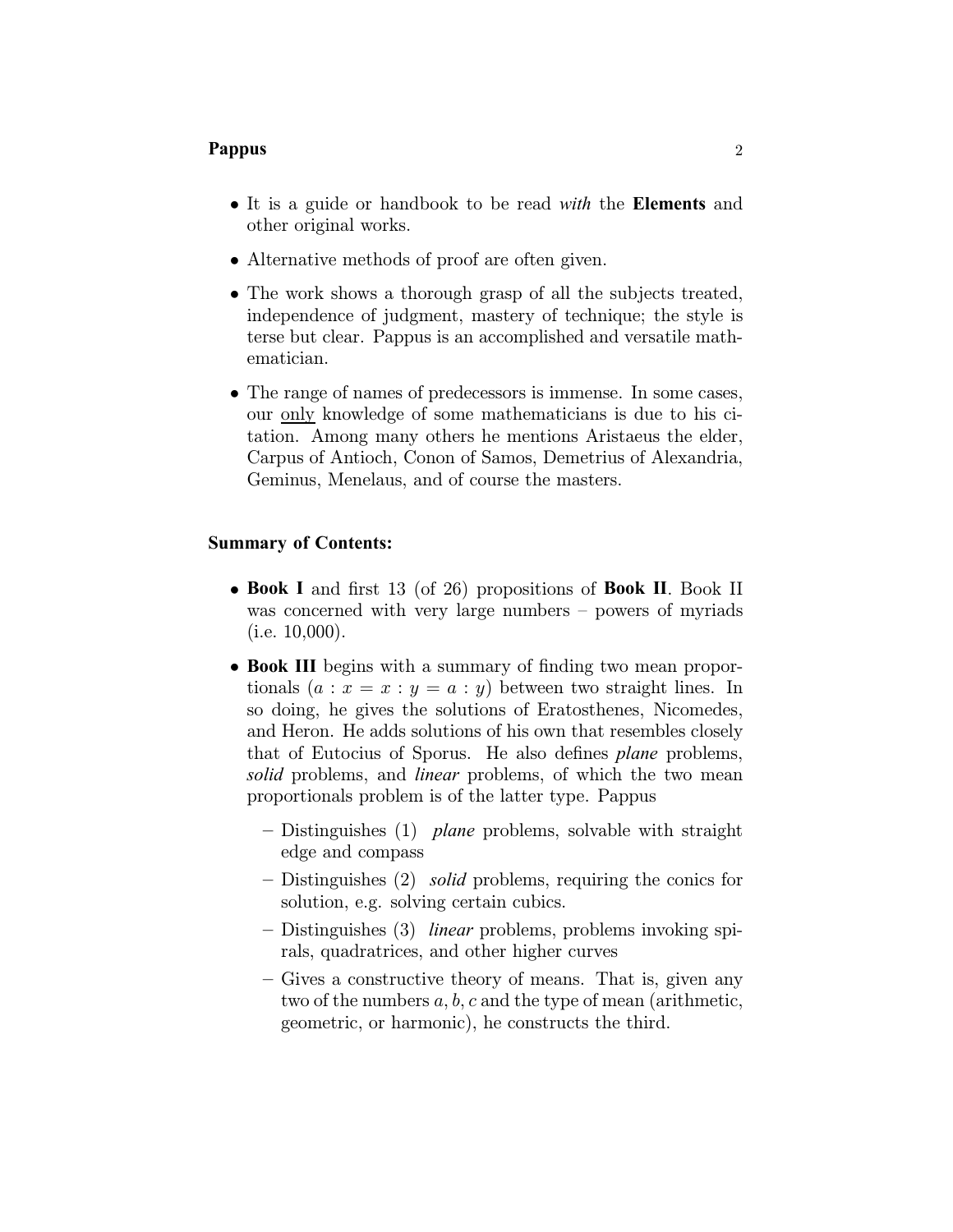- Describes the solution of the three famous problems of antiquity, asserts these are not plane problems  $\sim 19^{th}$  century.
- Treats the trisection problem, giving another solution involving a hyperbola and a circle.
- $-$  Inscribes the five regular solids in the sphere.

In this book Pappus goes to some length to distinguish theorems from problems. Citing the apparent fact that his predecessors combined them as one, he separates those statements calling for a construction as problems, and statements that call upon hypotheses to draw implications as theorems. It is not incumbent on the problem originator to know whether or not the construction can be made. It is the solver's task to determine appropriate conditions for solution.

Pappus goes to some length in his study of the three claasic means of anticuity, the arithmetic, the geometric, and the harmonic. Recall the chapter on Pythagoras

| $a : c = a - b : b - c$ | Harmonic   |
|-------------------------|------------|
| $a : a = a - b : b - c$ | Arithmetic |
| $a : b - a - b : b - c$ | Geometric  |

where b is the designated mean of  $a$  and  $c$ . He offers geometric solutions of each. Precisely, for any two of the quantities he constructs the third.

• Book IV covers a variety of geometrical propositions. Foremost it contains an extention of theorem of Pythagorus for parallelograms constructed on the legs of any triangle. This result has itself a variety of generalization, and seems to reveal the essence of the Pythagorean theorem itself.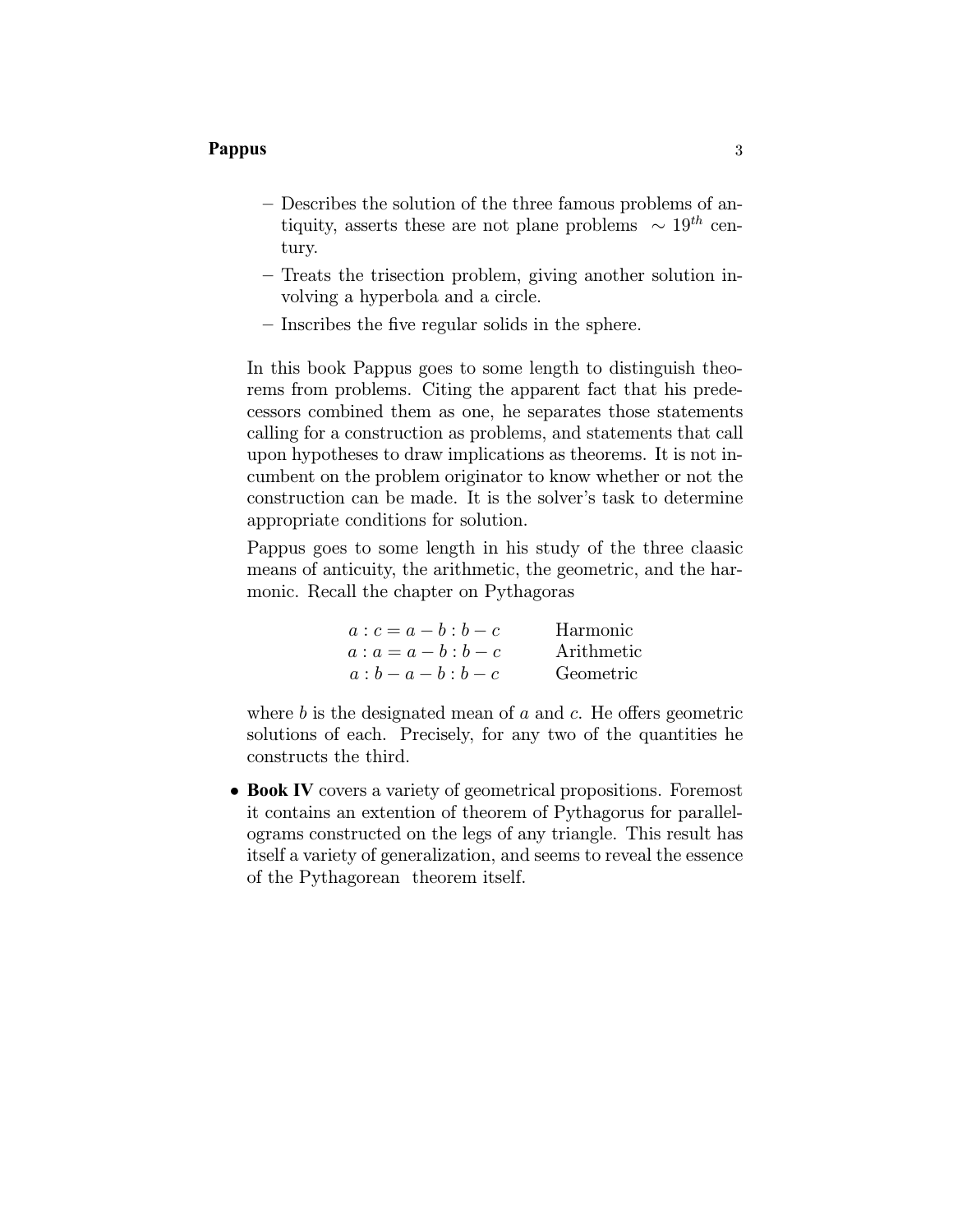.

**Generalization of Pythagorean's Theorem** If *ABC* is a triangle and on AB; AC any parallelograms are drawn as ABDE and  $ACFG$ , and if  $DE$  and  $FG$  are extended to H and  $HA$  be joined to  $K$ . Then  $BCNL$  is a parallelogram and

area  $ABDE + \text{area } ACFG = \text{area } BCNL$ 



**Proof.** The proof is similar to the original proof of the Pythagorean theorem as found in *The Elements*. First, *BL* and *NC* are defined to be parallel to  $HK$ .  $BLHA$  is a parallelogram and  $CAHM$ is a parallelogram. Hence  $BCNL$  is a parallelogram.

By "sliding"  $DE$  to  $HL$ , it is easy to see that

area  $BDEA = \text{area } BLHA$ ,

and by sliding  $HA$  to  $MK$  it follows that

area  $BKML = \text{area } BLHA$ .

Thus

area  $BDEA = \text{area } BKML$ .

Similarly,

area 
$$
ACFG
$$
 = area  $KCNM$ .

Putting these conclusions together gives the theorem

area  $ABDE$  + area  $ACFG$  = area  $BCNL$ .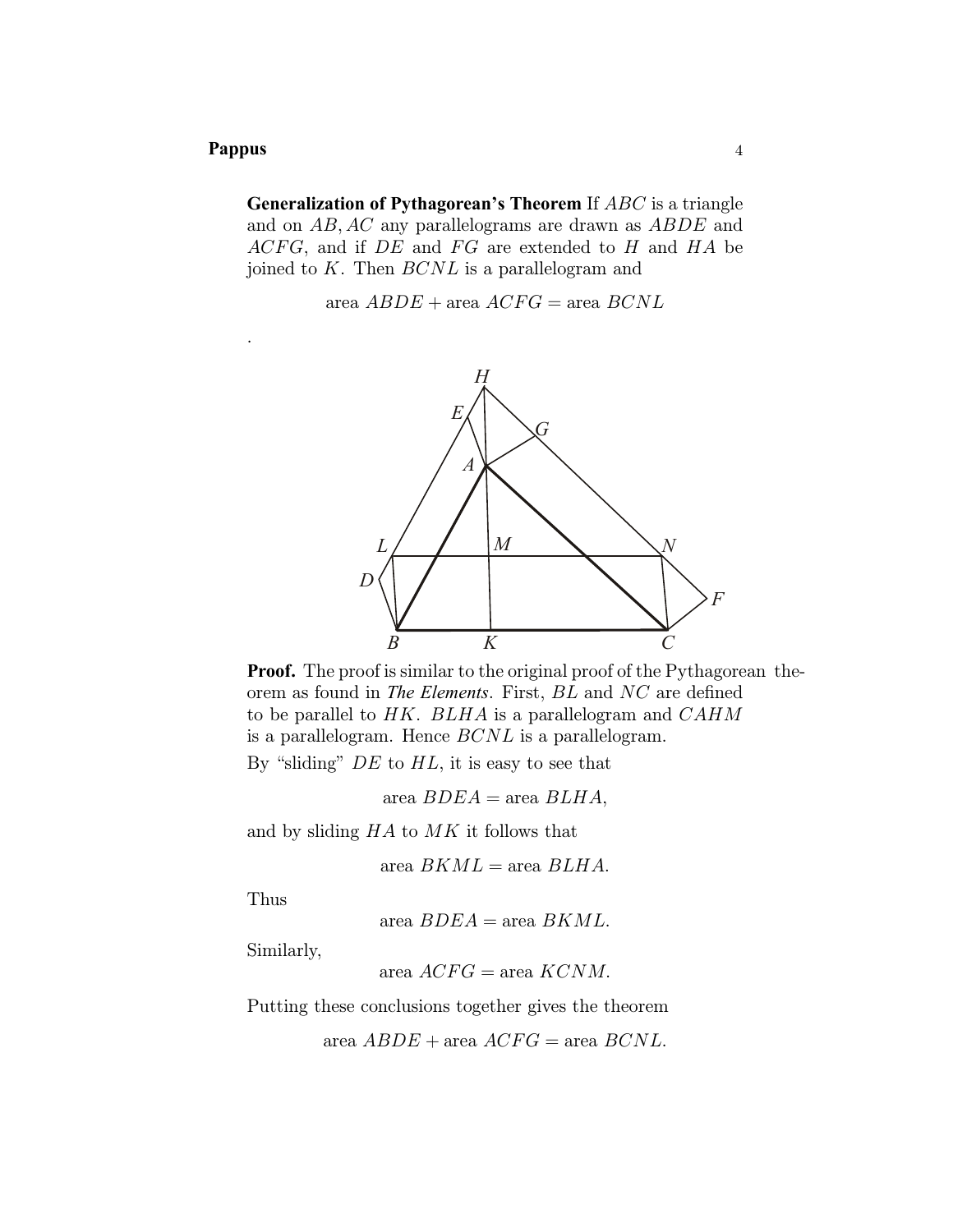Note. Both parallelograms need not be drawn outside ABC.

Also in Book IV we find material about the Archimedian spiral, including methods of finding area of one turn  $-$  differs from Archimedes.

He also constructs the **conchoid** of Nicomedes. In addition, he constructs the quadratix in two different ways,  $(1)$  using a cylindrical helix, and (2) using a right cylinder, the base of which is an Archimedian spiral.

He considers the three problems of antiquity, alluding to them as "solid" problems. $3$  He offers two solutions of the trisection problem, both involving the use of hyperbolas.

² **Book V** Here we see in the introduction his comments on the sagacity of bees. This statement on the **bees** celebrates the hexagonal shape of their honeycombs.

*[The bees], believing themselves, no doubt, to be entrusted with the task of bringing from the gods to the more cultured part of mankind a share of ambrosia in this form,*::: *do not think it proper to pour it carelessly into earth or wood or any other unseemly and irregular material, but, collecting the fairest parts of the sweetest flowers growing on the earth, from them they prepare for the reception of the honey the vessels called honeycombs, [with cells] all equal, similar and adjacent, and hexagonal in form.*

*That they have contrived this in accordance with a certain geometrical forethought we may thus infer. They would necessarily think that the figures must all be adjacent one to another and have their sides common, in order that nothing else might fall into the interstices and so defile their work. Now there are only three rectilineal figures which would satisfy the condition, I mean regular figures which are equilateral and equiangular, inasmuch as irregular figures would be displeasing to the bees.... [These being] the triangle, the square and the hexagon,*

<sup>&</sup>lt;sup>3</sup>An obvious conclusion here is that by this time the ancients generally believed that no classical compass and straight edge constructive solution of these problems was possible.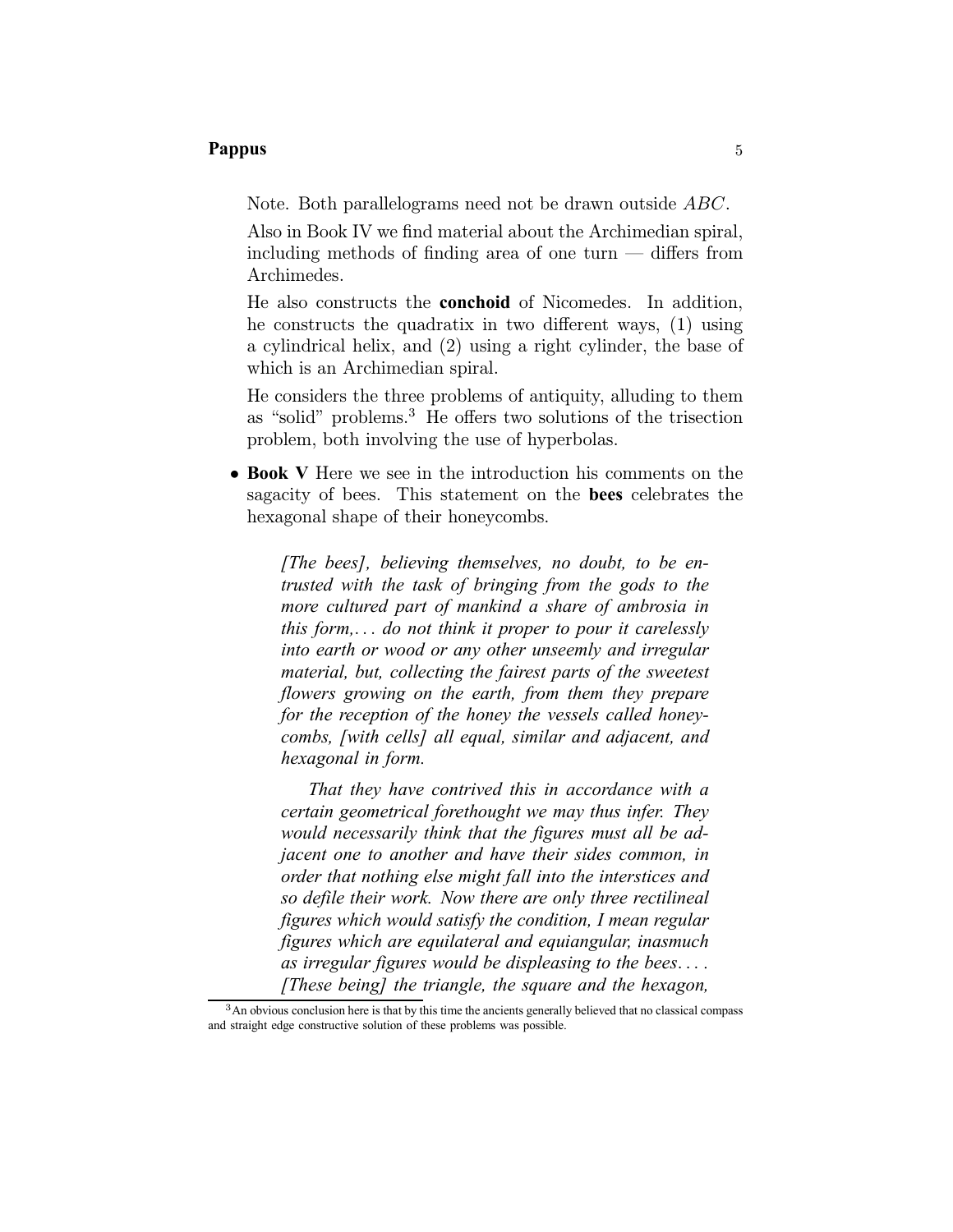*the bees in their wisdom chose for their work that which has the most angles, perceiving that it would hold more honey than either of the two others.*

*Bees, then, know just this fact which is useful to them, that the hexagon is greater than the square and the triangle and will hold more honey for the same expenditure of material in constructing each.*

In his recounting of various propositions of Archimedes *On the Sphere and Cylinder* he gives geometric proofs of the two familiar trigonometric relations of which the most familiar is

$$
\sin(x+y) + \sin(x-y) = 2\sin x \cos y
$$

He also reproduces the work of Zeodorus on isoperimetric figures. He includes the following result.

Proposition. Of all circular segments having the same circumference the semicircle is the greatest.

On solids we find the thirteen semi-regular solids discoved by Archimedes. We also see a number of isoperimetric results such as

Proposition. The sphere is greater than any of the regular solids which has its surface equal to that of the sphere.The proof is similar to that of Zenodorus. He also shows

Proposition. Of regular solids<sup>4</sup> with surfaces equal, that is greater which has more faces.

- Book VI determines the center of an ellipse as a perspective of a circle. It is also astronomical in nature. It has been called the "Little Astronomy". It covers optics  $-$  reflection and refraction.
- Book VII, the 'Treasury of Analysis' is very important because it surveys a great number of works on geometric analysis of loci, nearly all of which are lost. Features:
	- { The Book begins with a de¯nition of *analysis* and *synthesis*.

<sup>&</sup>lt;sup>4</sup>Recall, the tetrahedron, cube, octahedron, dodecahedron, and the icosahedron are the five regular solids. And there are no more, as established during the time of Plato by Theaetetus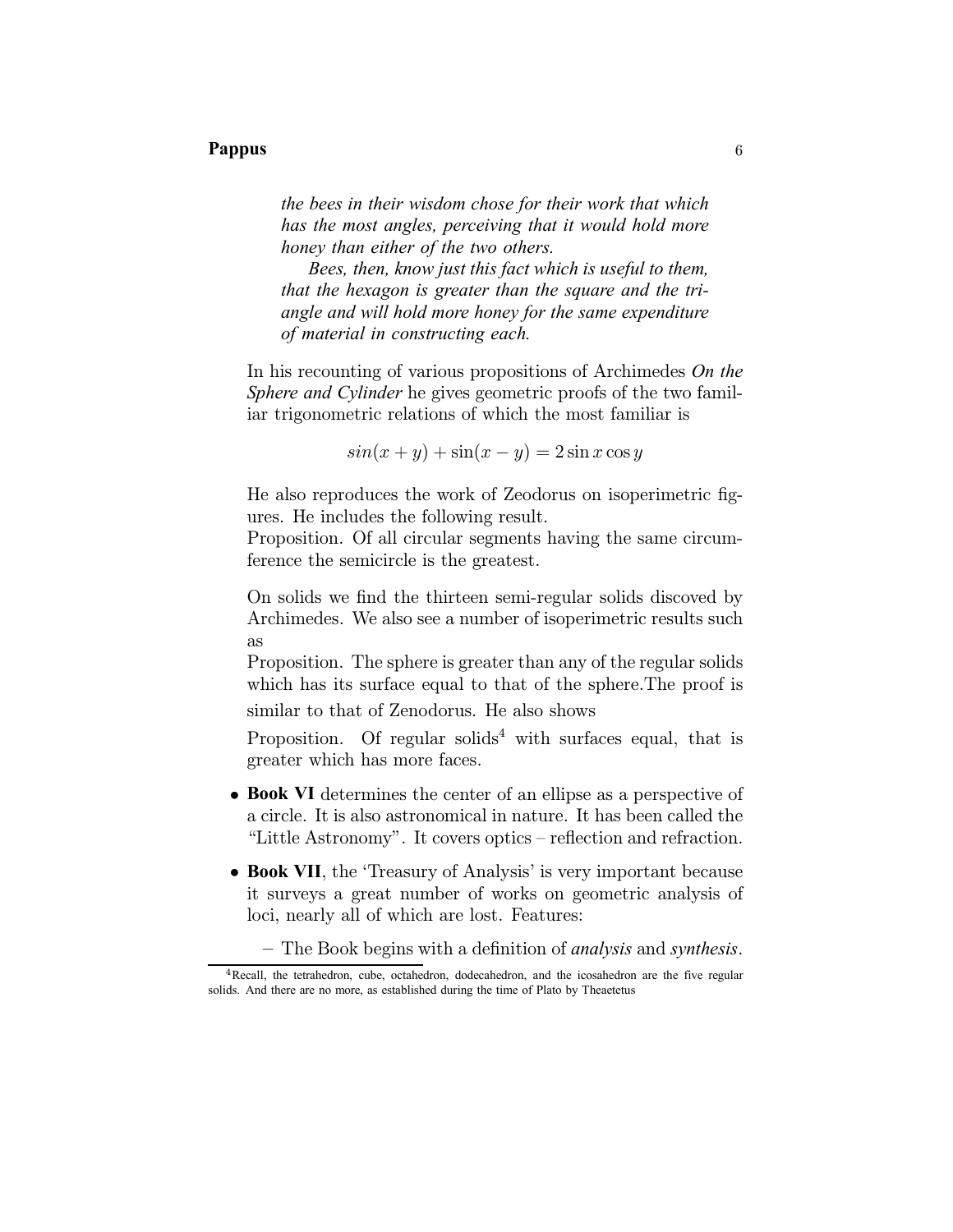- ¤ *Analysis*, then takes that which is sought as if it were admitted and passes from it through its successive consequences to something which is admitted as the result of systhesis. Unconditional controvertability required.
- ¤ In *Synthesis*, reversing the process, we take as already done that which was last arrived at in the analysis and, by arranging in their natural order as consequences what before were antecedents, and successively connecting them one with the other, we arrive finally at the construction of what was sought.
- ${\bf A}$  list of the books forming the 'treasury' is included, together with a short description of their contents.
- $-$  As an independent contribution Pappus formulated the volume of a solid of revolution, the result we now call the The Pappus  $-$  Guldin Theorem. P. Guldin  $(1577-1643)$
- Most of the remaining of the treatise is collections of lemmas that will assist the reader's understanding of the original works.

Pappus also discusses **the three and four lines** theorem of Apollonius.

• Succinctly, given three lines: Find the locus of points for which the product of the distances from two lines is the square of the distance of the third. (The solution is an ellipse.)

• Given four lines: Find the locus of points for which the product of the distances from two lines is the product of the distance of the other two.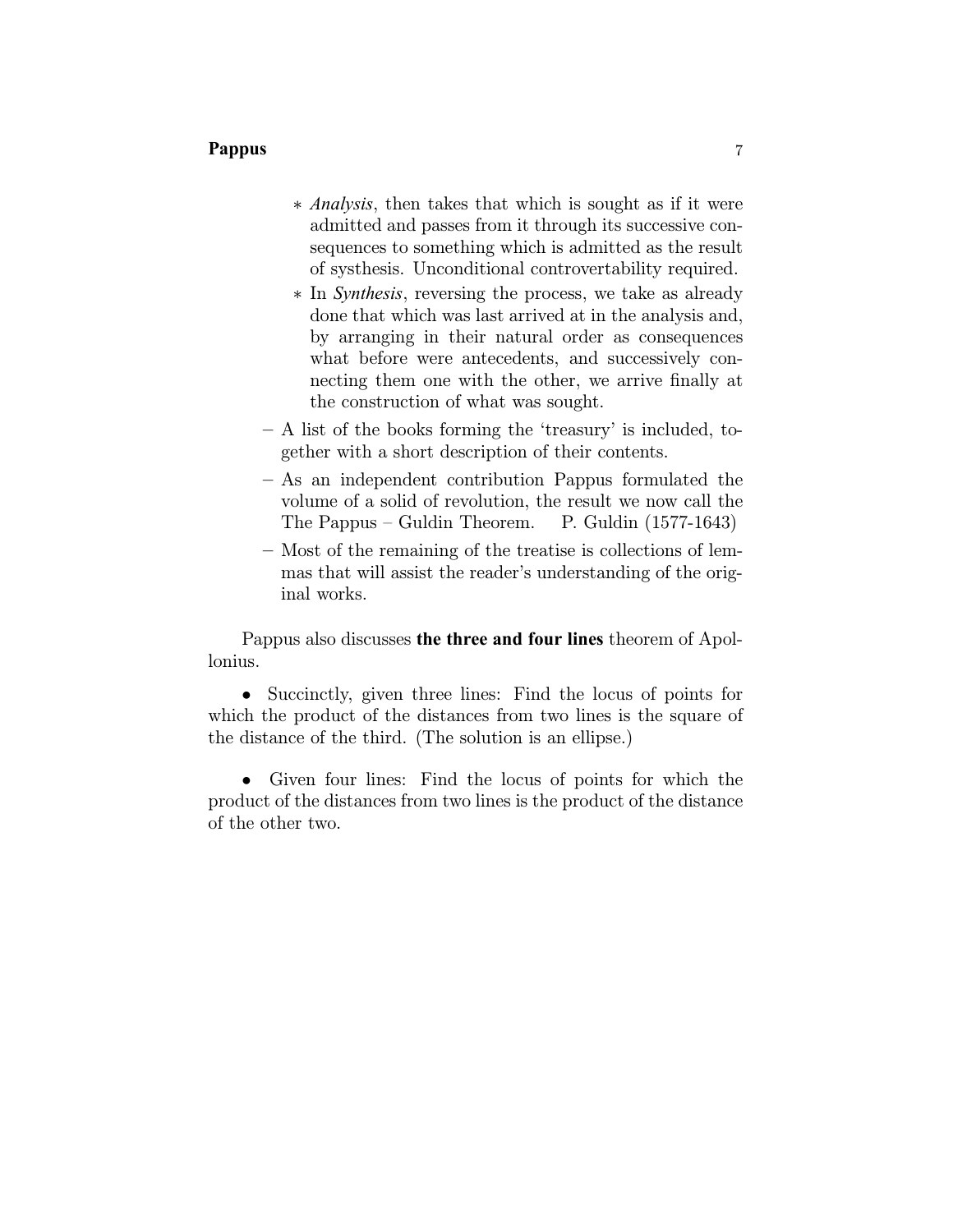### **Pappus' Theorem.**

Volume of revolution  $=$  (area bounded by the curve)  $\times$  (distance traveled by the center of gravity)



Volume of revolution  $V = \int_a^b \pi f^2(x) dx$ Area bounded by the curve:

$$
A = \int_{a}^{b} f(x)dx
$$

The  $\bar{y}$  center of gravity:

$$
\bar{y} = \frac{\frac{1}{2} \int_a^b y f(x) dx}{\int_a^b f(x) dx} = \frac{\int_a^b f^2(x) dx}{\int_a^b f(x) dx}
$$

Pappus:

$$
V=2\pi\bar{y}A
$$

### **Pappus', on the Pappus-Guldin Theorem**

*'Figures generated by a complete revolution of a plane figure about an axis are in a ratio compounded (1) of the ratio of the areas of the figures, and (2) of the ratio of the straight lines similarly drawn to (i.e. drawn to meet at the same angles) the axes of rotation from the respective centres of gravity. Figures generated by incomplete revolutions are in the ratio compounded (1) of the ratio of the areas of the figures and (2) of the ratio of the arcs described by the centres of gravity*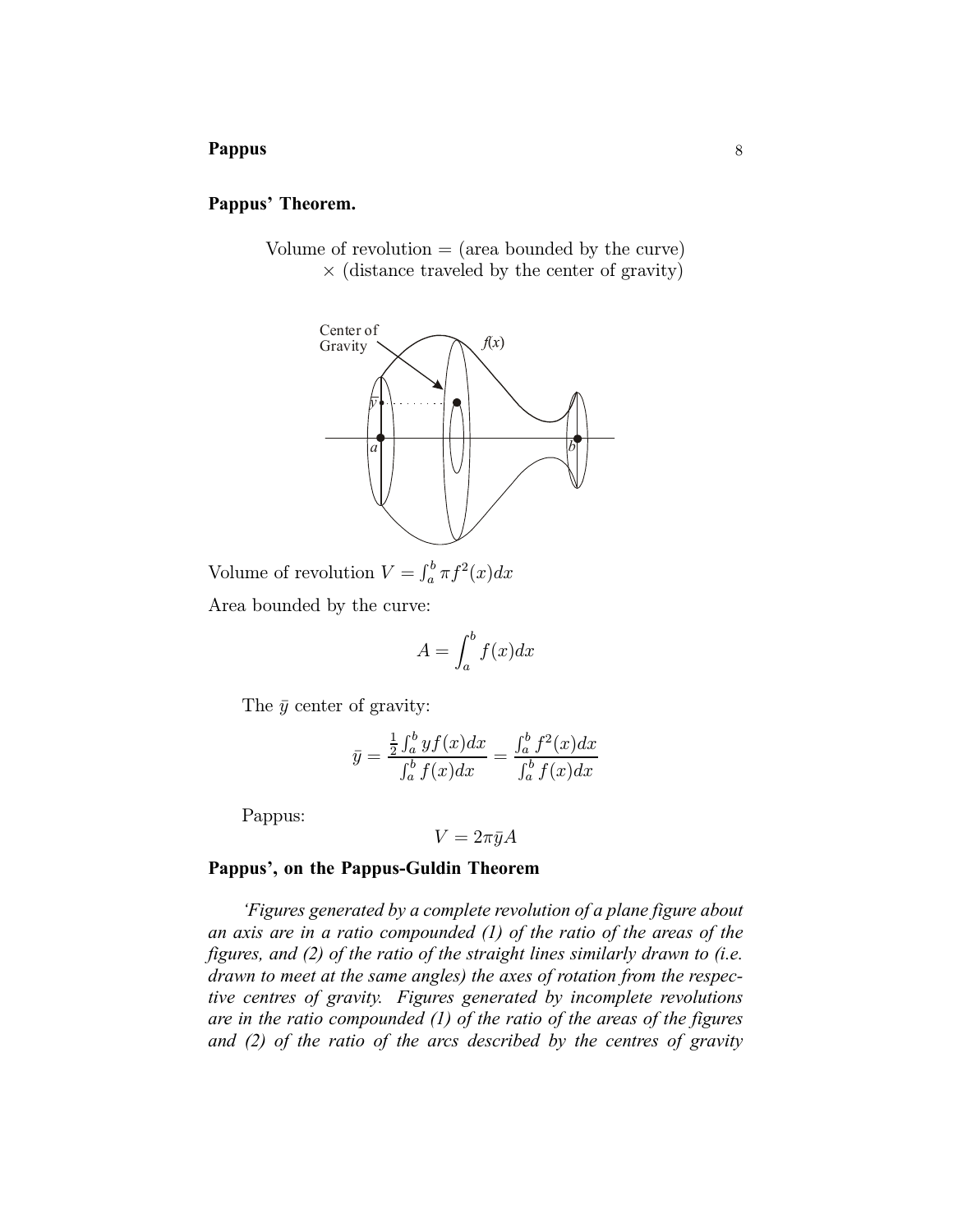*of the respective figures, the latter ratio being itself compounded (a) of the ratio of the straight lines similarly drawn (from the respective centres of gravity to the axes of rotation) and (b) of the ratio of the angles contained (i.e. described) about the axes of revolution by the extremities of the said straight lines (i.e. the centres of gravity).'*

**Pappus' theorem** surface area.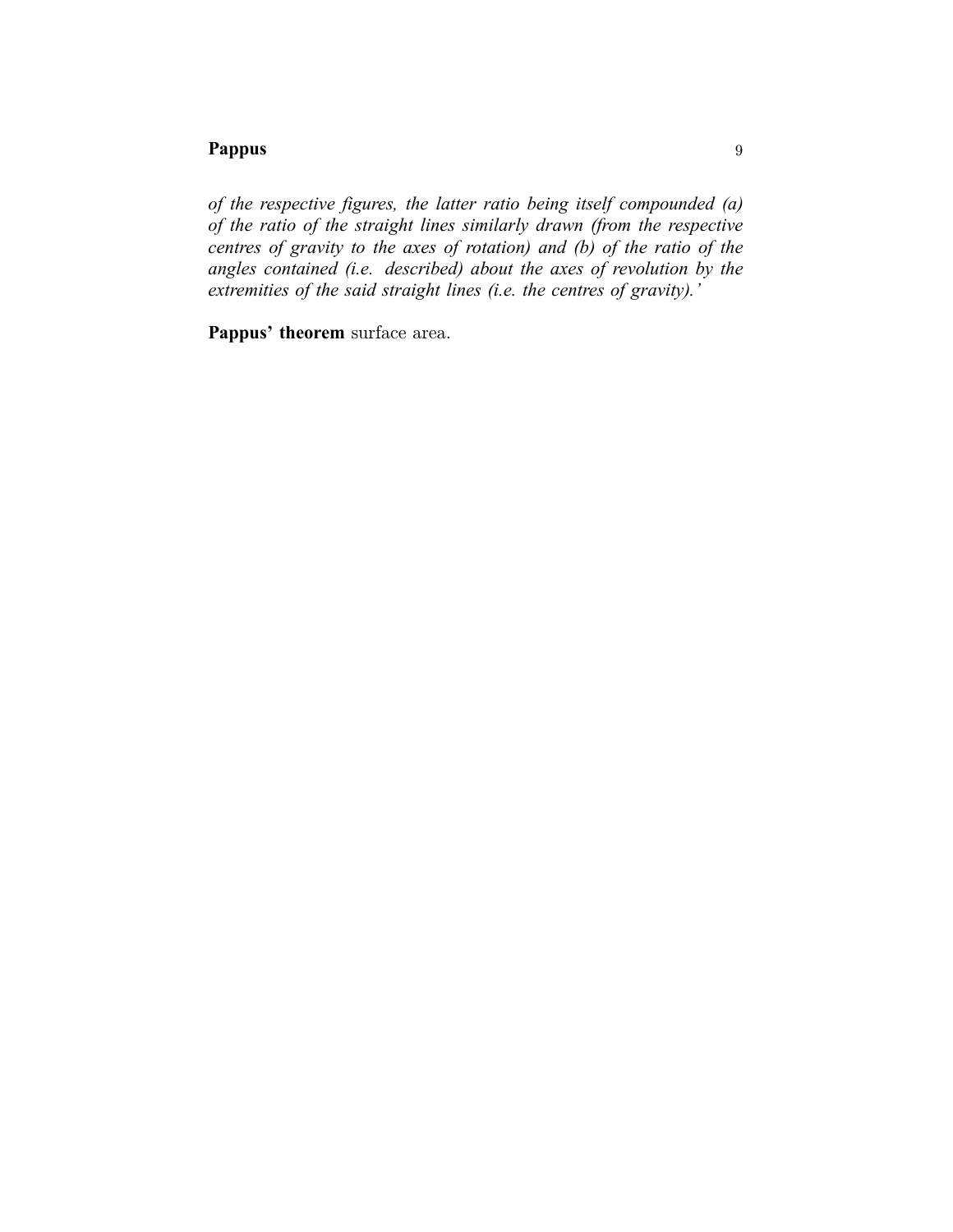### 3 End Game – The End of the Greek School

Following Pappus was no mathematician with abilities of the great masters. The school at Alexandria was diminished with only an occasional bright star yet to shine. The world was turning to Christianity, which at that time in no way resembled what it would become centuries later. To the Christians, the ancient schools were pagan, and paganism must be destroyed.

## 3.1 **Theon of Alexandria**

Theon of Alexandria (c. 390) lived toward the end of the period when Alexandria was a center of mathematics. His most valuable contributions are his commentaries on various of the masterpieces, now growing old in libraries. One commentary was on Prolemy's *Syntaxis* in eleven books. In it we learn of the Greek use of sexagesimal fractions, arithmetic, and root extraction. Theon also wrote commentaries on Euclid's *Optics*.

More significantly, Theon wrote commentaries on Euclids's *Elements*. It appears that his effort was not directed toward the production of an authoritative and accurate addition. (Remember, 700 years have past since it was written.) Rather, Theon seems to have been intent on making what he regarded as improvements. According to Heath<sup>5</sup>, he made alterations where he thought mistakes appeared, he altered some passages too hastily, he made emendations to improve the linguistic form of Euclid, he added explanations to the original, by adding or altering propositions as needed, and he added intermediate steps to Euclid's proofs to assist student understanding. In summary, his intent was to make the monumental work more accessible. We know all of this only because of the discovery of the earlier non-Theonine edition in the Vatican.

<sup>5</sup>Thomas Heath, *A History of Greek Mathematics, II*, Dover, New York, 1921 page 527. This is a reprinting of the original published by the Clarendon Press, Oxford in 1920.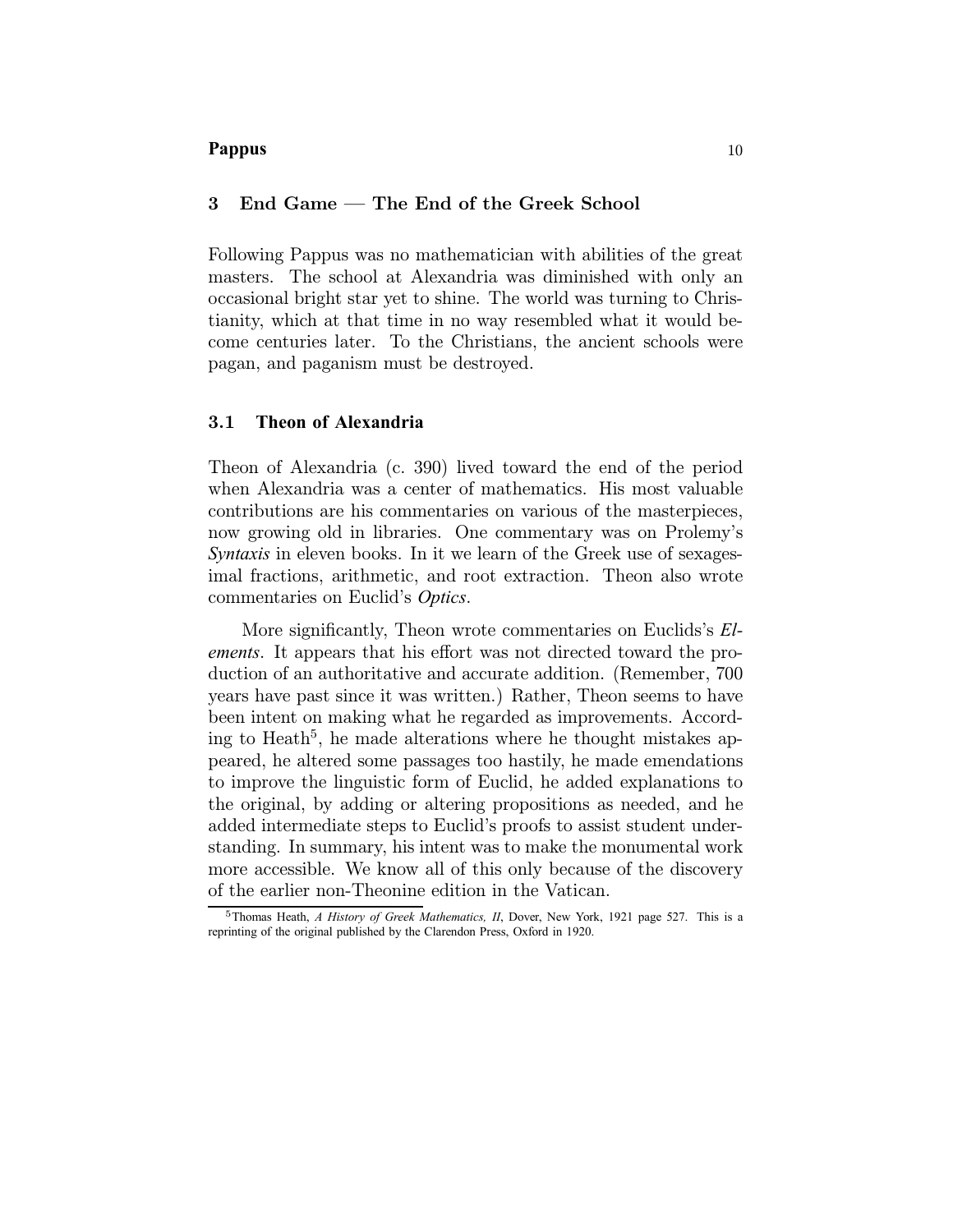### 3.2 **Hypatia**

(c. 370-418) By 397 Christianity became the state religion of the Roman empire and paganism "pagamni" was banned. The Alexandrian school was considered a center of pagan learning and became at risk. Hypatia, daughter of Theon of Alexandria, became a leader of the neoplatonic school<sup>6</sup> and was so eloquent and persuasive in her beliefs that she was feared a threat to Christianity. In consequence, she was slain in 418 by a fanatical mob led by the Nitrian monks when she refused to repudiate her beliefs. Some accounts argue that this may have resulted because of a dispute between the Roman prefect Orestus and the patriarch bishop Cyrillus (later St. Cyril. Regardless of the cause of her death, the surrounding events and political hostility resulted in the departure of many scholars from Alexandria.

Her mathematical contributions are not well known and indeed are all lost. It has been surmised by statement of Suidas that she wrote commentaries on Diophantus' *Arithmetica*, Apollonius' *On Conics*, and possibly on Ptolemy astronomical works. After Hypatia, Alexandrian mathematics came to an end, though there is evidence that little remained at this late date. For further resources on Hypatia, see http://www-groups.dcs.st-and.ac.uk/ history/Mathematicians/Hypatia.html.

### 3.3 **Eutocius of Ascalon**

Eutocius (c. 480 - c. 540), likely a pupil of Ammonius in Alexandria<sup>7</sup>, probably became head of the Alexandrian school after Ammonius. There is no record of any original work by Eutocius. However, his

 $6$ One unfortunate tenet of neoplatonism, the last school of Greek philosophy, was its declaration of ideological war against the Christians. Created by the great philosopher Plotinus, and carefully edited and promoted by Porphyry (c. 234 - c. 305), neoplatonism featured an extreme spiritualism and a greater sympathy with the less sharply defined hierarchies of the Platonists. Porphyry, who incorporated Aristotle's logic into neoplatonism, also attacked Christian doctrines on both a philosophical and exegetical basis. Antagonism developed. Interestingly, Porphyry, Iamblichus (c. 250 - c. 330) , and much later Proclus (410 - 485) were all prominant neoplatonists and more importantly (for us) were capable mathematicians. Porphyry wrote a commentary on on the *Elements* Iamblichus wrote a commentary on Nicomachus' *Introductio aritmetica*, and Proclus we will study in the next section. Interestingly, until modern times, mathematicians were often also philosophers or clerics. One of the deepest philosopher-mathematicians was René du Perron Descartes (1596 - 1650).

<sup>7</sup>who inturn was a student of Proclus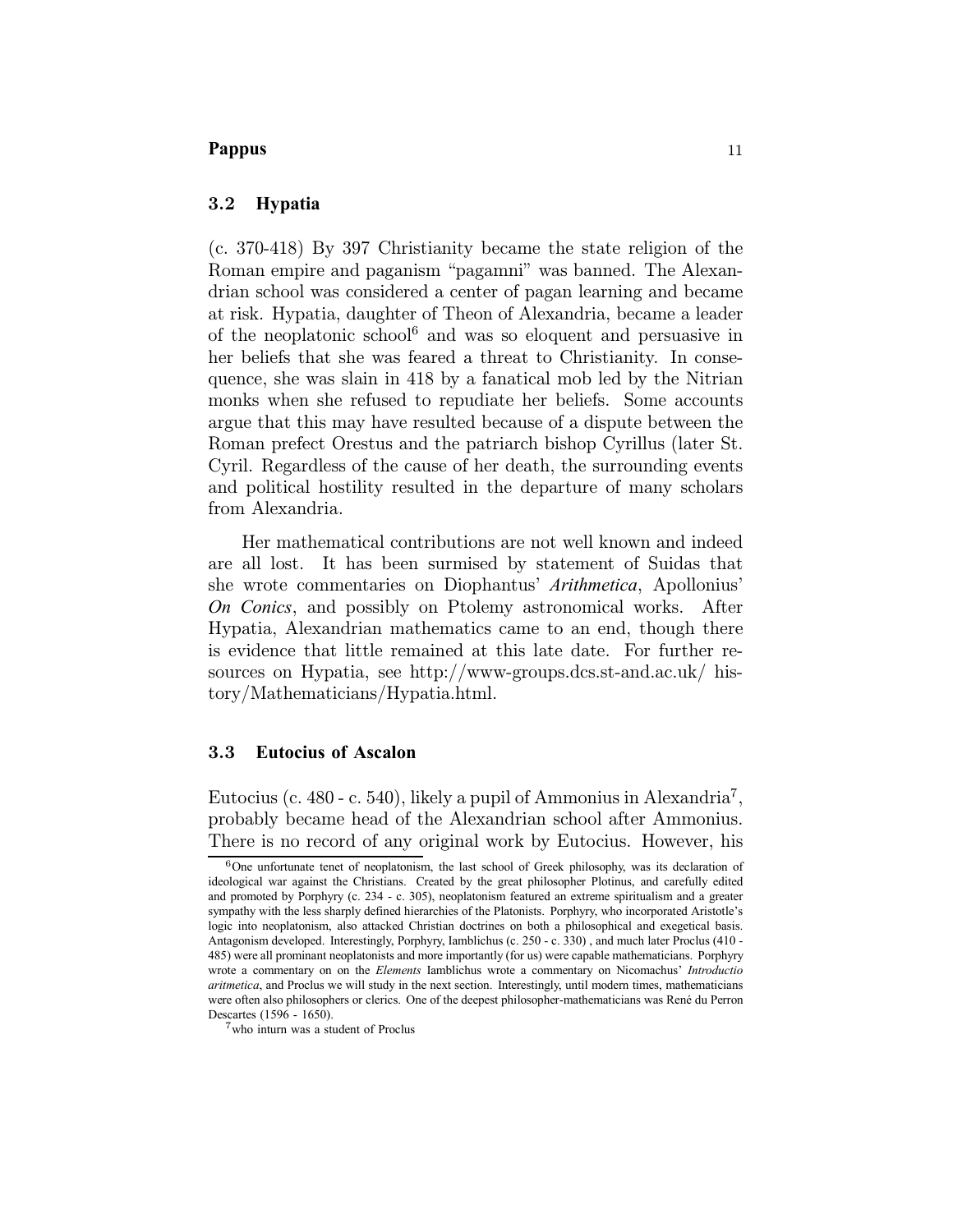commentaries contain much historical information which might otherwise have been completely lost. In particular, he wrote commentaries of Archimedes' *On the sphere and cylinder* that inspired some brief interest in his great mathematical works resulting in translations into a more familiar dialect and more suitable for students. A similar result held for his commentaries of Apollonius' *On Conics*.

# 3.4 Athens

Ironically, the center of Greek mathematics returned to Greece for the first time in nearly 1000 years. The Academia of Plato, which had access to it own ample financial means, maintained itself for a longer time. Proclus Diadochus (411 - 485), though he studied for a brief time in Alexandria, later moved to Athens where he wrote a most important work, namely his commentaries on *Elements*, Book I. Because of the wealth of information he included, it is now one of our main sources of information on the history of geometry. Evidently, Proclus had access to a library of considerable resources including the *History of Geometry* by Eudemus (fl. 335) and other great works. Proclus, a neoplatonist, was venerated even in his own time as being a man of great learning.

After came **Isidore of Alexandria** and **Damascius of Damascus**. They were heads of the school. There was also **Simplicius**, who wrote commentaries on Aristotle. But in 529, on the order of the Emperor Justinian, the school of Athens, the last rampart of the pagan world, was closed.

The last center of Greek culture was **Constantinople**. Here lived **Isidore of Milete** and **Anthemius of Tralles**, both architects and mathematicians. It was probably Isidore who added the so-called 15th Book of the Elements, which contains propositions on regular polyhedra. At least, the propositions were probably his. After these last flutterings, the history of Greek mathematics died.